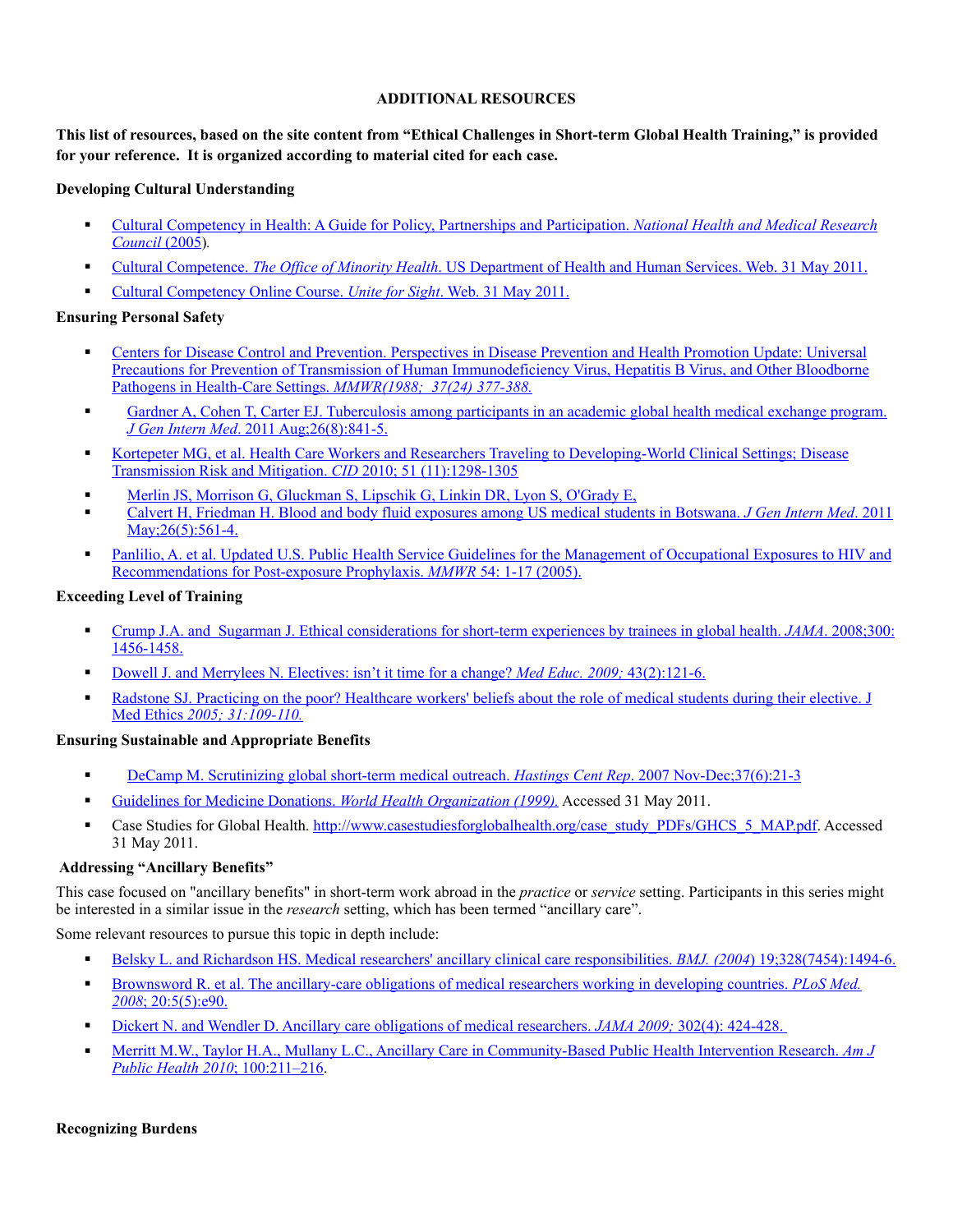- [Crump J.A. and Sugarman J. Ethical considerations for short-term experiences by trainees in global health.](http://www.ncbi.nlm.nih.gov/pubmed/18812538) *JAMA 2008*; [300\(12\): 1456-1458.](http://www.ncbi.nlm.nih.gov/pubmed/18812538)
- [DeCamp M. Scrutinizing global short-term medical outreach.](http://www.ncbi.nlm.nih.gov/pubmed/18179101) *Hastings Cent Rep.* 2007 Nov-Dec; 37(6):21-3.
- Mutchnick IS, Moyer CA, Stern DT. Expanding the boundaries of medical education: evidence for cross-cultural exchanges. *Acad Med* [2003; 78 \(10\): 1-5](http://www.ncbi.nlm.nih.gov/pubmed/14557080)
- [Provenzano A.M., Graber L.K., Elansary M., Khoshnood K, Rastegar A., Barry M. Short-term global health research projects](http://www.ncbi.nlm.nih.gov/pubmed/20682858)  [by US medical students: ethical challenges for partnerships.](http://www.ncbi.nlm.nih.gov/pubmed/20682858) *Am J Trop Med Hyg. 2010*; 83(2):211-4.

# **Shifting Resources**

For more resources about the "brain drain," please see the following.

- [Arah O.A., Ogbu U.C., Okeke C.E. Too poor to leave, too rich to stay: developmental and global health correlates of](http://www.ncbi.nlm.nih.gov/pmc/articles/PMC2156077/)  [physician migration to the United States, Canada, Australia, and the United Kingdom.](http://www.ncbi.nlm.nih.gov/pmc/articles/PMC2156077/) *Am J Public Health. 2008*; 98(1): [148-54.](http://www.ncbi.nlm.nih.gov/pmc/articles/PMC2156077/)
- [Human Resources for Health. Web.](http://www.who.int/hrh/en/) 31 May 2011.
- [Mullan F. The metrics of the physician brain drain.](http://www.ncbi.nlm.nih.gov/pubmed/16251537) *N Engl J Med. 2005*; 353(17):1810-8.
- World Health Report. *[World Health Organization](http://www.who.int/whr/2006/en/)* (2006).
- Willis-Shattuck M., Bidwell P., Thomas S., Wyness L., Blaauw D., Ditlopo P. Motivation and retention of health workers in [developing countries: a systematic review.](http://www.ncbi.nlm.nih.gov/pubmed/19055827) *BMC Health Serv Res. 2008* 8:247.

## **Telling t[he "Truth"](http://www.ncbi.nlm.nih.gov/pubmed/19055827)**

- [Gostin LO. Informed Consent, Cultural Sensitivity And Respect For Persons.](http://www.ncbi.nlm.nih.gov/pubmed/7650810) *JAMA 1995;* 274: 844-845
- [Guven T. Truth-telling in cancer: examining the cultural incompatibility argument in Turkey.](http://www.ncbi.nlm.nih.gov/pubmed/20185440) *Nurs Ethics. 2010*; 17(2): [159-66.](http://www.ncbi.nlm.nih.gov/pubmed/20185440)
- Kazdaglis G.A., Arnaoutoglou C., Karypidis D., Memekidou G., Spanos G., Papadopoulos O. Disclosing the truth to terminal [cancer patients: a discussion of ethical and cultural issues.](http://www.ncbi.nlm.nih.gov/pubmed/20795432) *East Mediterr Health J. 2010*; 16(4):442-7.
- [Li L., Sun S., Wu Z., Wu S., Lin C., Yan Z. Disclosure of HIV status is a family matter: field notes from China.](http://www.ncbi.nlm.nih.gov/pmc/articles/PMC2793327/) *J Fam Psychol. 2007*[; 21\(2\):307-14.](http://www.ncbi.nlm.nih.gov/pmc/articles/PMC2793327/)
- [Pang M.C. Protective truthfulness: the Chinese way of safeguarding patients in informed treatment decisions.](http://www.ncbi.nlm.nih.gov/pmc/articles/PMC479218/) *J Med Ethics. 1999*[; 25\(3\):247-53.](http://www.ncbi.nlm.nih.gov/pmc/articles/PMC479218/)

#### **Selecting a Research Project**

- [AIDS International Training and Research Program Research Ethics.](http://med.brown.edu/fogarty/index.htm) *John E. Fogarty International Center for Advanced [Study in the Health Sciences.](http://med.brown.edu/fogarty/index.htm)* Web. 31 May 2011.
- [Research in developing countries: The ethics of research related to healthcare in developing countries.](http://www.nuffieldbioethics.org/research-developing-countries) *Nuffield Council on Bioethics*[. Web. Accessed 31 May 2011.](http://www.nuffieldbioethics.org/research-developing-countries)

Several areas might be worth exploring in greater depth as case studies in the challenges of international research:

HIV prevention trials continue to attract attention. For an original article raising the controversy, as well as more recent ethics guidance, see:

- [Lurie, P. and Wolfe, Sidney. Unethical trials of interventions to reduce perinatal transmission of the Human](http://www.nejm.org/doi/full/10.1056/NEJM199709183371212)  [immunodeficiency virus in developing countries.](http://www.nejm.org/doi/full/10.1056/NEJM199709183371212) *N Engl J Med. 1997;* 337: 853-856.
- Research Ethics. *[HIV Prevention Trials Network.](http://www.hptn.org/ResearchEthics/HPTN_Ethics_Guidance.htm)* Web. 31 May 2011.

A Pfizer study of an antibiotic during a meningitis epidemic in the mid-1990s continues to receive attention. For a recent discussion, see:

 [Ezeome E.R., and Simon C. Ethical problems in conducting research in acute epidemics: the Pfizer meningitis study in](http://www.ncbi.nlm.nih.gov/pubmed/18665846)  [Nigeria as an illustration.](http://www.ncbi.nlm.nih.gov/pubmed/18665846) *Dev World Bioeth. 2010*; 10(1):1-10.

Recently, the United States discovered a series of historical studies in which vulnerable populations in Guatemala were intentionally given sexually transmitted infections. This has prompted apologies from the U.S. government, and an examination by the Presidential Commission for the Study of Bioethical Issues. See:

[Frieden T.R. and Collins F.S. Intentional infection of vulnerable populations 1946-1948.](http://jama.ama-assn.org/content/304/18/2063.extract?papetoc=) *JAMA 2010*; 304(18):2063-2064.

#### **Understanding Informed Consent**